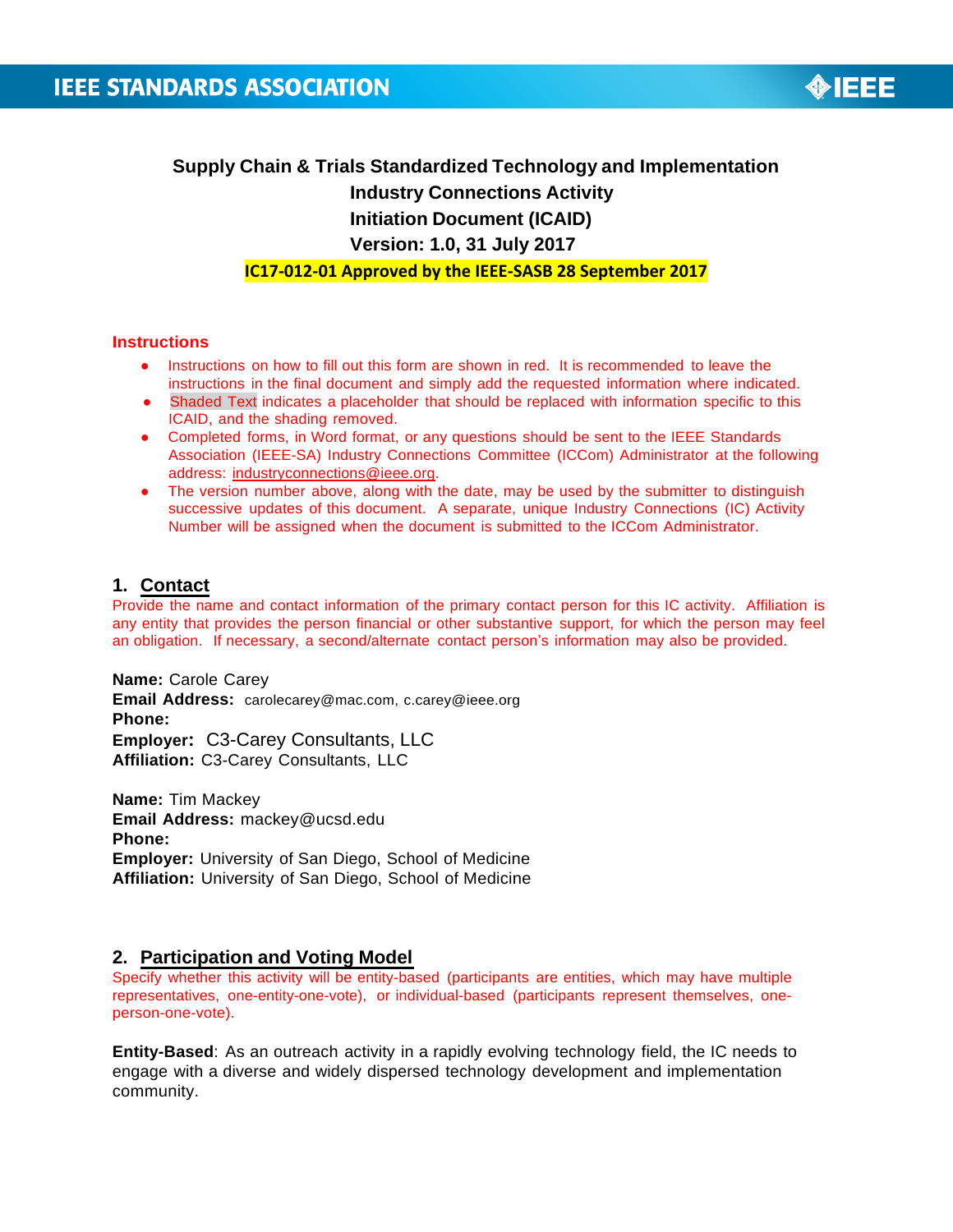# **3. Purpose**

## **3.1. Motivation and Goal**

Briefly explain the context and motivation for starting this IC activity, and the overall purpose or goal to be accomplished.

The explosive growth of the internet and accessibility to information has created a new class of consumers and patients who have expressed concern and wariness of trust, safety, and security in two critical consumables: food and medicine. The lack of interoperability with current operating systems has created an opportunistic market of fraudulent data and counterfeit products that directly impact patient care and consumer health with adverse effects including death.

## See Addendum 1 for statistics on alarming trends on supply chain and clinical trials inefficiencies leading to increased financial and human costs for consumers and patients.

IEEE is one of few organizations seeking to address the issue of security and authenticity of the food and drug supply through interoperability of data systems. The scope of this ICAID encompasses the following work streams that touch upon multiple facets of patient and consumer safety and supply chain and clinical trials optimization.

## *Work stream 1: Pharmaceutical Supply Chain & Blockchain*

- Creation of an incubator program that presents nine models using blockchain as a standard to manage and comply with serialization guidelines for track and trace under the US FDA's DSCSA.
- Identify a framework for standards for blockchain to interoperate with existing track and trace and ERP technologies to combat the rising risk of counterfeits and internet pharmacies, inefficiencies in inventory management, and better anticipate "drug shortages"
- Create a pathway for engaging and developing a community of Pharmaceutical professionals for IEEE
- Exploring capabilities for interoperability on the supply chain to respond to the emerging dynamics around personalized medicine and additive manufacturing (i.e., 3D Printing)
- Creation of an incubator program that explores the use of a public, permissioned blockchain where multiple pharmaceutical manufacturers provide their supply chain data to create comprehensive "know your source" platform to combat pharma counterfeits
- The working groups would like to create white papers, standards recommendations, research reports, webcasts and in-person forums to educate on industry developments

## *Work stream 2: Clinical Trials & Blockchain*

- Explore framework for standards for making blockchain and EDI (Electronic Data Interchange) platforms interoperable to better authenticate data from various clinical sites and phases through the approval process
- Facilitate a more inclusive platform for patient engagement for clinical trials utilizing distributed ledger technologies, AI and wearables/sensors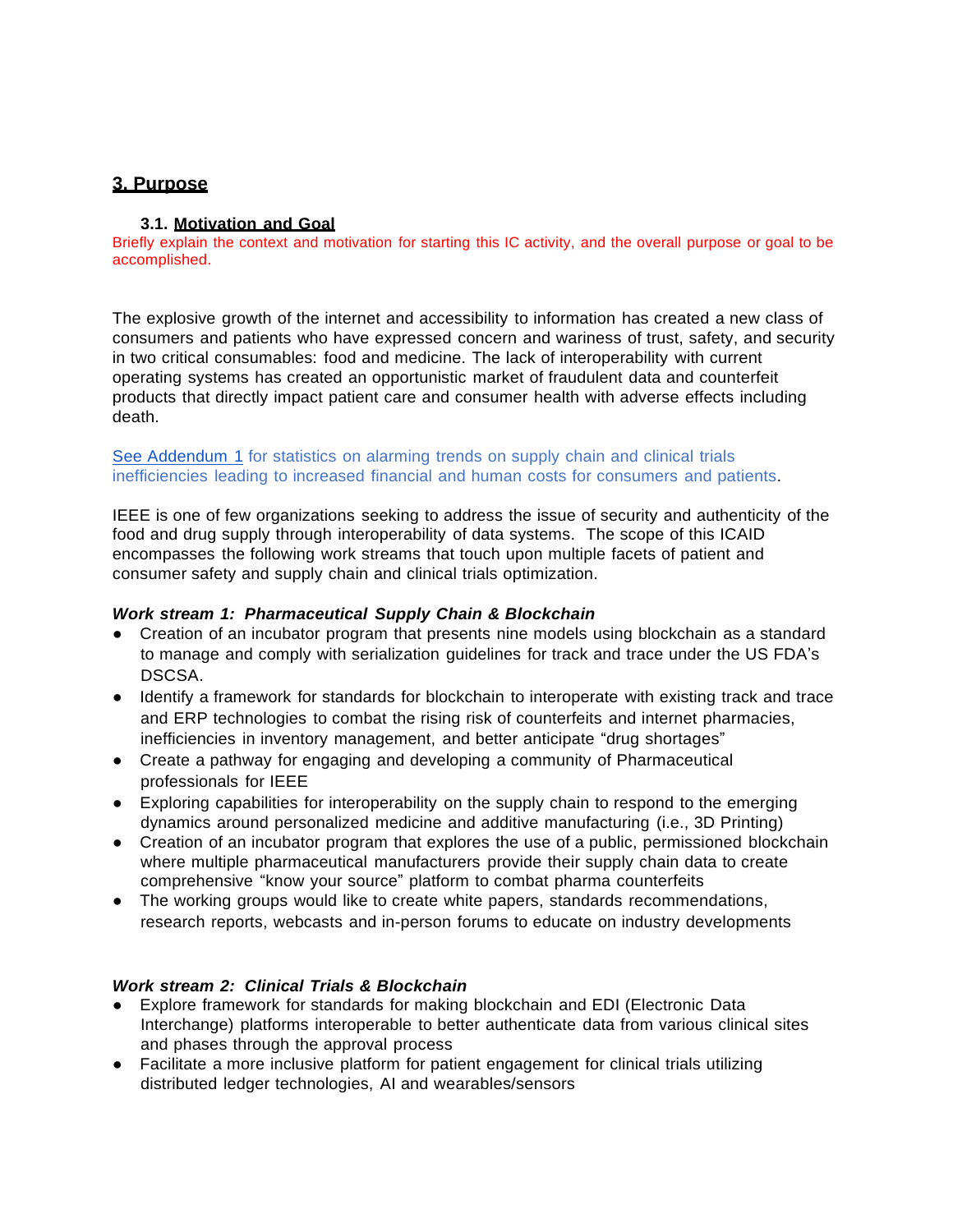• The working groups would like to create white papers, standards recommendations, research reports, webcasts and in-person forums to educate on industry developments

## *Work stream 3: Medical Device Supply Chain and Blockchain*

- Identify a framework for standards for blockchain to interoperate with existing track and trace and ERP technologies to authenticate the source of the device and reduce fraudulent devices impacting patient health.
- The working groups would like to create white papers, standards recommendations, research reports, webcasts and in-person forums to educate on industry developments

#### **Potential Work Stream 4: Agribusiness and Blockchain**

- Explore the framework for standards for the use of blockchain and IoT to verify the source of food as it travels from multiple destinations to supermarkets and distribution centers
- Explore the framework of sensors, IoT and blockchain for the development of SMART FARMS allowing for more efficient use of water, energy, and space to optimize the food supply chain from farm to table.
- The working groups would like to create white papers, standards recommendations, research reports, webcasts and in-person forums to educate on industry developments.

## **3.2. Related Work**

Provide a brief comparison of this activity to existing, related efforts or standards of which you are aware (industry associations, consortia, standardization activities, etc.).

#### N/A

#### **3.3. Previously Published Material**

Provide a list of any known previously published material intended for inclusion in the proposed deliverables of this activity.

List the previously published material, if any.

## **3.4. Potential Markets Served**

Indicate the main beneficiaries of this work, and what the potential impact might be.

#### Describe the potential markets.

A major focus will be on standards that facilitate interoperability, security and optimization of supply chains that traditionally direct the quality of care for patients and consumers.

Regulatory agencies, patient advocacy and technology developers will be key contributors to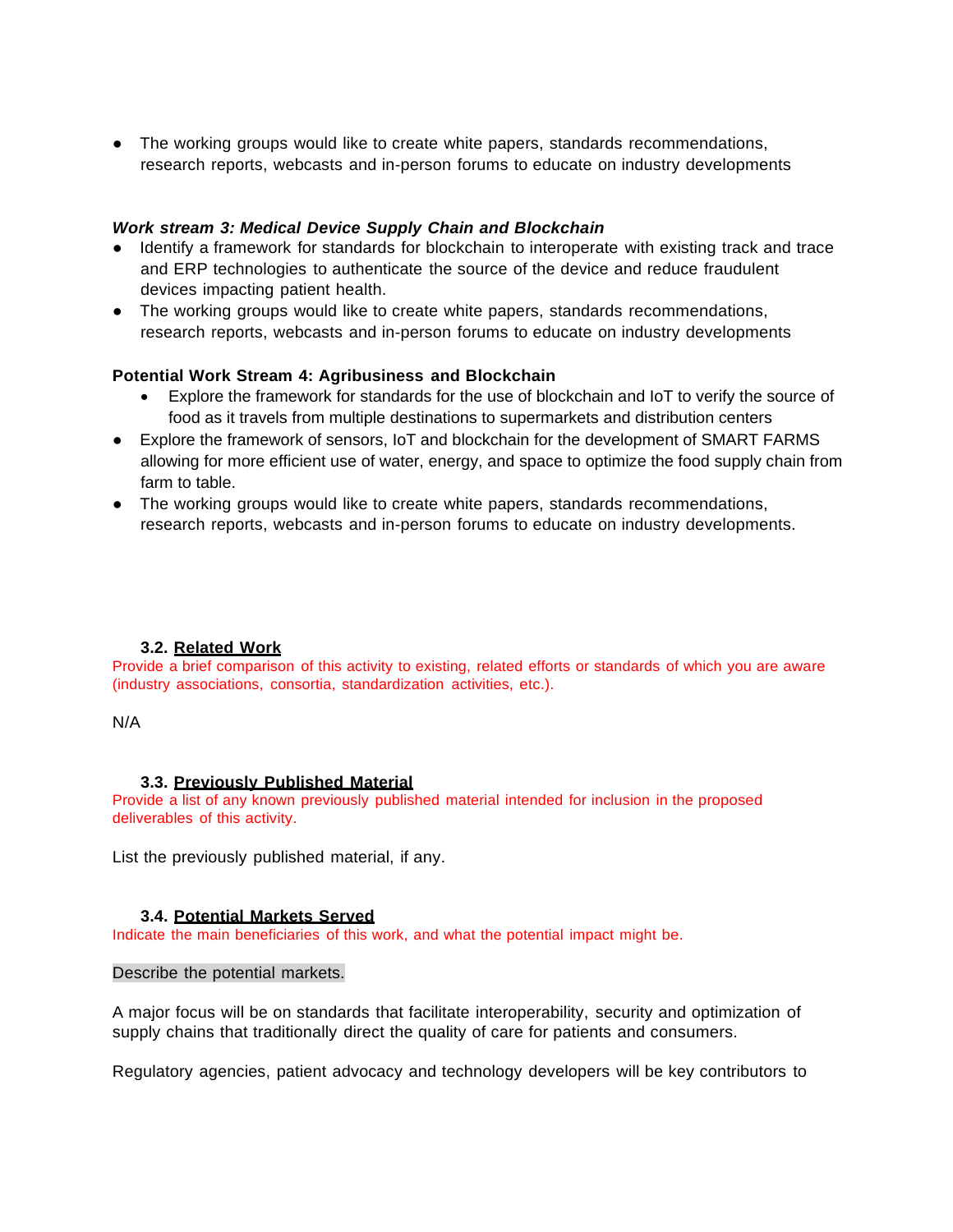this work, to help develop recommendations for standards including technical realities and business challenges to be achieved in this vision.

The program will address industry verticals as opportunity arises. Currently identified stakeholder communities are:

- Bio/Pharmaceuticals
- Medical Devices
- Healthcare
- Agribusiness

## **4. Estimated Timeframe**

Indicate approximately how long you expect this activity to operate to achieve its proposed results (e.g., time to completion of all deliverables).

#### **Expected Completion Date:** 09/2019

IC activities are chartered for two years at a time. Activities are eligible for extension upon request and review by ICCom and the IEEE-SA Standards Board. Should an extension be required, please notify the ICCom Administrator prior to the two-year mark.

## **5. Proposed Deliverables**

Outline the anticipated deliverables and output from this IC activity, such as documents (e.g., white papers, reports), proposals for standards, conferences and workshops, databases, computer code, etc., and indicate the expected timeframe for each.

Over the two-year period, a broad range of deliverables are expected from the identified work streams.

Work stream 1, anticipated deliverables include proposals for creation of an incubator program and standards, and proposals for conferences and workshops to promote the awareness of standards and work, development of industry research study (Oct 2017) on gap analysis for adoption of technology

Work stream 2, anticipated deliverables include white papers, reports, and proposals for standards, conferences, and workshop, development of industry research study on gap analysis for adoption of technology

Work stream 3, anticipated deliverables include white papers, reports, proposals for test methodologies and standards, simulation tool models, and proposals for conferences and workshops.

Work stream 4, anticipated deliverables include white papers, reports, proposals for standards, and proposals for conferences and workshops.

## **6. Funding Requirements**

Outline any contracted services or other expenses that are currently anticipated, beyond the basic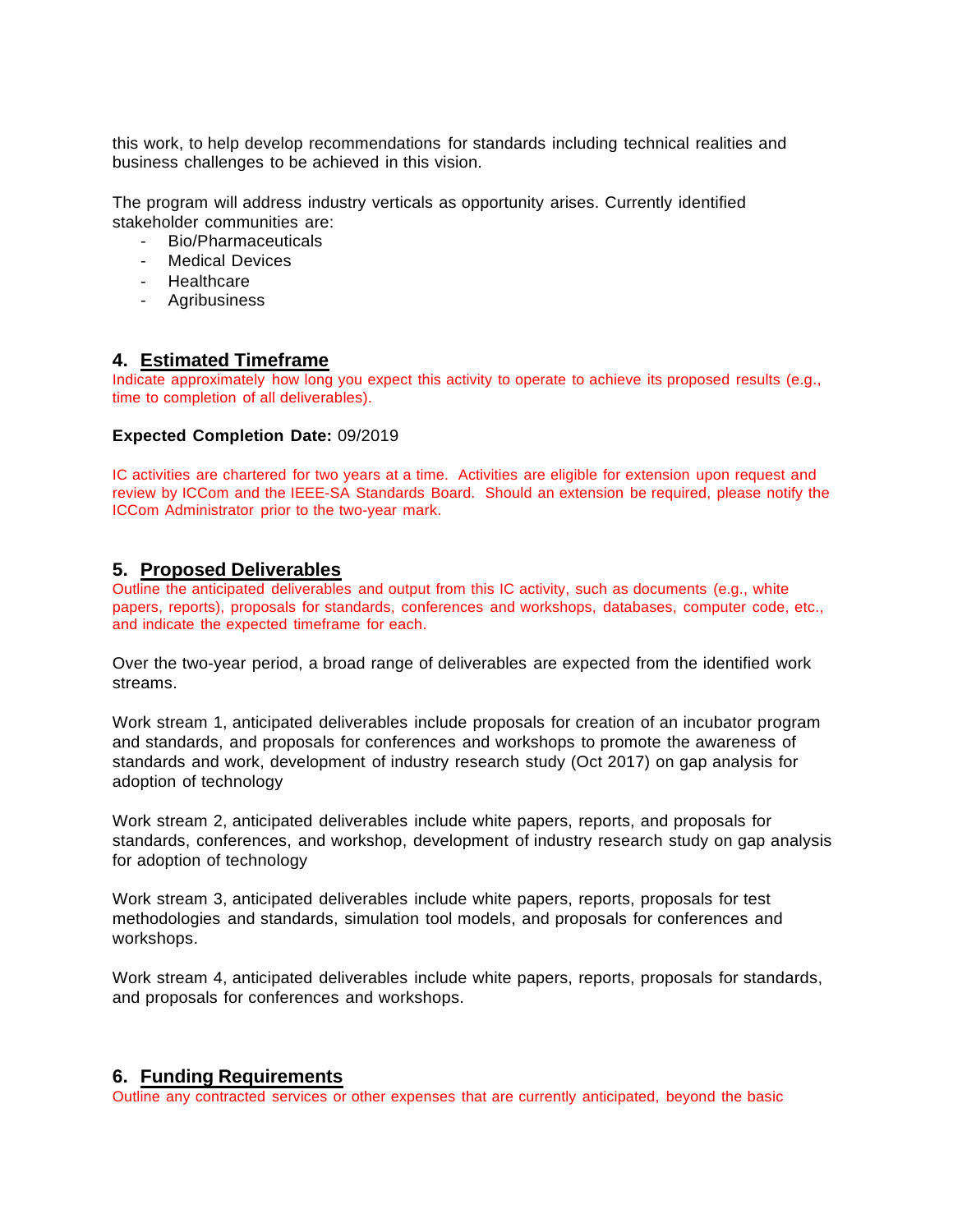support services provided to all IC activities. Indicate how those funds are expected to be obtained (e.g., through participant fees, sponsorships, government or other grants, etc.). Activities needing substantial funding may require additional reviews and approvals beyond ICCom.

Industry Connections staff will provide standard support as made available to all IEEE\_SA IC activities. Activity members will provide any needed support for hosted meetings, marketing activities that exceed basic IC support.

Sponsorship and associated revenue opportunities may also be utilized in association with events to help offset any related costs.

## **7. Management and Procedures**

#### **7.1. IEEE Sponsoring Committee**

Indicate whether an IEEE sponsoring committee of some form (e.g., an IEEE Standards Sponsor) has agreed to oversee this activity and its procedures.

#### **Has an IEEE sponsoring committee agreed to oversee this activity?:** Y

If yes, indicate the sponsoring committee's name and its chair's contact information.

## **IEEE Engineering in Medicine and Biology Society** Chair Name: Carole Carey Email: [c.carey@ieee.org](mailto:c.carey@ieee.org)

**Sponsoring Committee Name:** IEEE Sensors Council **Chair's Name:** Gerard Hayes **Chair's Email Address: [gerardjameshayes](mailto:gerardjameshayes@gmail.com)**@gmail.com **Chair's Phone:** Number, including country code

#### **7.2. Activity Management**

If no IEEE sponsoring committee has been identified in 7.1 above, indicate how this activity will manage itself on a day-to-day basis (e.g., executive committee, officers, etc).

- A leadership committee comprised of workstream group leaders by sector and discipline
- Face to face leadership committee meetings at selected conferences; teleconferences at other times, approximately monthly
- Activity management to include a diverse group of global experts from industry, technology, academia, and regulatory
- Coordination with blockchain and IoT communities

#### **7.3. Procedures**

Indicate what documented procedures will be used to guide the operations of this activity; either (a) modified baseline *Industry Connections Activity Policies and Procedures,* (b) Sponsor policies and procedures accepted by the IEEE-SA Standards Board, or (c) Working Group policies and procedures accepted by the Working Group's Sponsor. If option (a) is chosen, then ICCom review and approval of the P&P is required. If option (b) or (c) is chosen, then ICCom approval of the use of the P&P is required.

Will use the baseline Industry Connections Activity Policies and Procedures.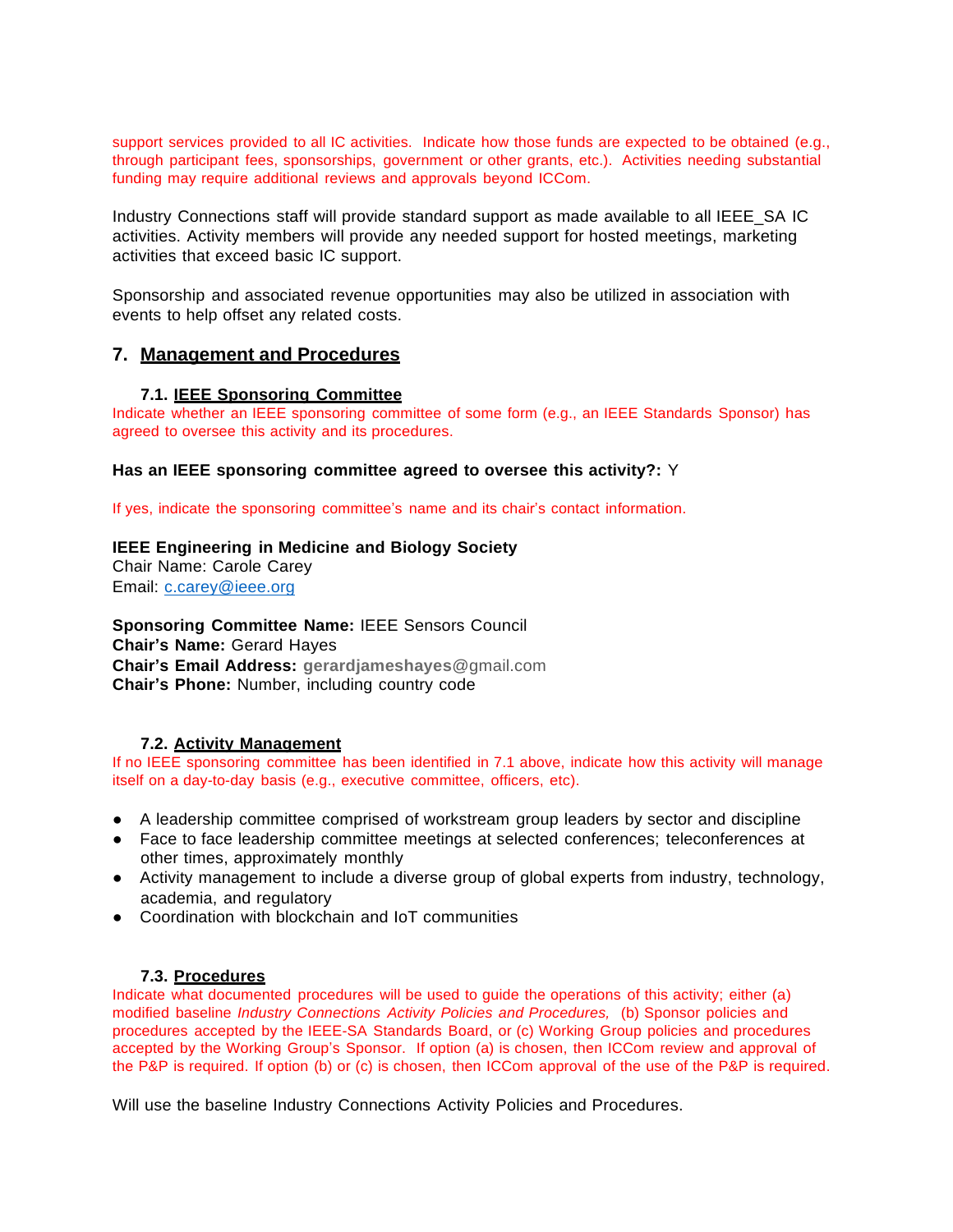# **8. Participants**

## **8.1. Stakeholder Communities**

Indicate the stakeholder communities (the types of companies or other entities, or the different groups of individuals) that are expected to be interested in this IC activity, and will be invited to participate.

#### **Entities**

#### *Cross-Initiative Participation*

- IoT Initiative
- Digital Inclusion through Trust and Agency

#### **8.2. Expected Number of Participants**

Indicate the approximate number of entities (if entity-based) or individuals (if individual-based) expected to be actively involved in this activity.

Over time 50-100

#### **8.3. Initial Participants**

Provide a list of the entities or individuals that will be participating from the outset. It is recommended there be at least three initial participants for an entity-based activity, or five initial participants (each with a different affiliation) for an individual-based activity.

| <b>Entity</b>                          | <b>Primary Contact</b>   | <b>Additional Representatives</b> |
|----------------------------------------|--------------------------|-----------------------------------|
| C3-Carey Consultants,                  | Carole Carey             | Name, Email Address               |
| <b>LLC</b>                             | Carole.carey@ieee.org    | Name, Email Address               |
| University of San Diego,               | Timothy "Tim" Mackey     |                                   |
| School of Medicine                     | tmackey@ucsd.edu         |                                   |
| <b>Health Linkages</b>                 | <b>Robert Barkovich</b>  |                                   |
| <b>Blockchain Healthcare</b><br>Review | <b>Brennan Bennett</b>   |                                   |
| Clinical Blockchain                    | <b>Ed Butskel</b>        |                                   |
| Center for Supply Chain                | <b>Robert Celeste</b>    |                                   |
| <b>Studies</b>                         |                          |                                   |
| TraceLink                              | Elizabeth Waldorf        |                                   |
| Amgen                                  | <b>Vladimir Petrovic</b> |                                   |
| Sanofi                                 | Dany DeGraves            |                                   |
| Pfizer                                 | <b>Munther Barra</b>     |                                   |
| AmerisourceBergen                      | Heather Zenk             | John Denton                       |
| Cmast                                  | Jan Hermans              |                                   |

#### Use the following table for an entity-based activity: